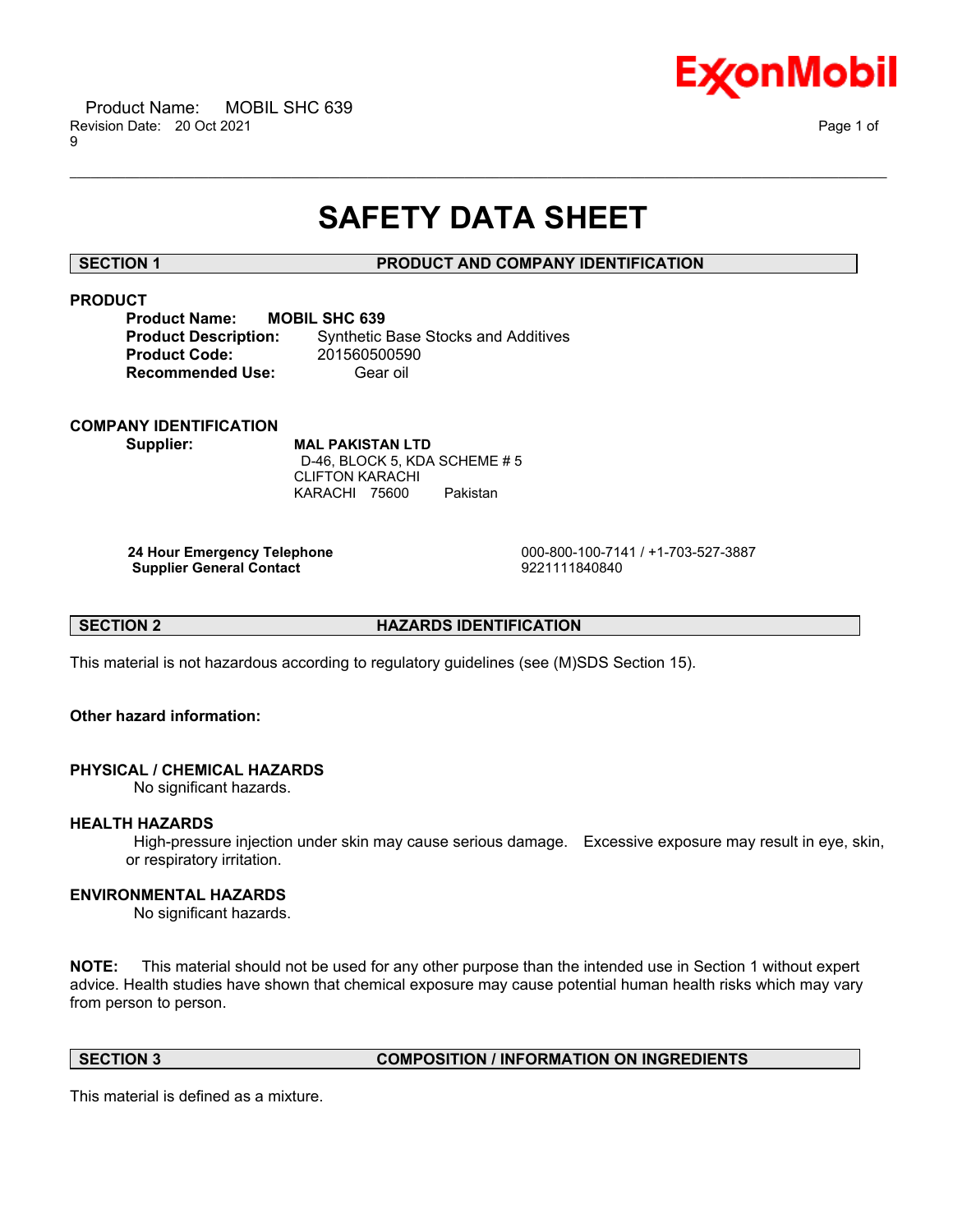

#### **Hazardous Substance(s) or Complex Substance(s) required for disclosure**

| Name                                          | CAS#       | Concentration* | <b>GHS Hazard Codes</b>               |
|-----------------------------------------------|------------|----------------|---------------------------------------|
| <b>BUTENE, HOMOPOLYMER</b>                    | 9003-29-6  | $- < 5\%$      | H <sub>304</sub>                      |
| IPHOSPHORIC ACID. METHYLPHENYL DIPHENYL ESTER | 26444-49-5 | $0.1 - 5.25\%$ | H400(M factor 1), H410(M<br>factor 1) |
| <b>TRIPHENYL PHOSPHATE</b>                    | 115-86-6   | $0.1 - 5.25\%$ | H400(M factor 1), H411                |

\_\_\_\_\_\_\_\_\_\_\_\_\_\_\_\_\_\_\_\_\_\_\_\_\_\_\_\_\_\_\_\_\_\_\_\_\_\_\_\_\_\_\_\_\_\_\_\_\_\_\_\_\_\_\_\_\_\_\_\_\_\_\_\_\_\_\_\_\_\_\_\_\_\_\_\_\_\_\_\_\_\_\_\_\_\_\_\_\_\_\_\_\_\_\_\_\_\_\_\_\_\_\_\_\_\_\_\_\_\_\_\_\_\_\_\_\_\_

\* All concentrations are percent by weight unless ingredient is a gas. Gas concentrations are in percent by volume.

#### **SECTION 4 FIRST AID MEASURES**

#### **INHALATION**

Remove from further exposure. For those providing assistance, avoid exposure to yourself or others. Use adequate respiratory protection. If respiratory irritation, dizziness, nausea, or unconsciousness occurs, seek immediate medical assistance. If breathing has stopped, assist ventilation with a mechanical device or use mouth-to-mouth resuscitation.

#### **SKIN CONTACT**

Wash contact areas with soap and water. If product is injected into or under the skin, or into any part of the body, regardless of the appearance of the wound or its size, the individual should be evaluated immediately by a physician as a surgical emergency. Even though initial symptoms from high pressure injection may be minimal or absent, early surgical treatment within the first few hours may significantly reduce the ultimate extent of injury.

#### **EYE CONTACT**

Flush thoroughly with water. If irritation occurs, get medical assistance.

#### **INGESTION**

First aid is normally not required. Seek medical attention if discomfort occurs.

#### **NOTE TO PHYSICIAN**

None

#### **SECTION 5 FIRE FIGHTING MEASURES**

#### **EXTINGUISHING MEDIA**

**Appropriate Extinguishing Media:** Use water fog, foam, dry chemical or carbon dioxide (CO2) to extinguish flames.

**Inappropriate Extinguishing Media:** Straight streams of water

#### **FIRE FIGHTING**

**Fire Fighting Instructions:** Evacuate area. Prevent run-off from fire control or dilution from entering streams, sewers or drinking water supply. Fire-fighters should use standard protective equipment and in enclosed spaces, self-contained breathing apparatus (SCBA). Use water spray to cool fire exposed surfaces and to protect personnel.

**Hazardous Combustion Products:** Aldehydes, Incomplete combustion products, Oxides of carbon, Smoke, Fume, Sulphur oxides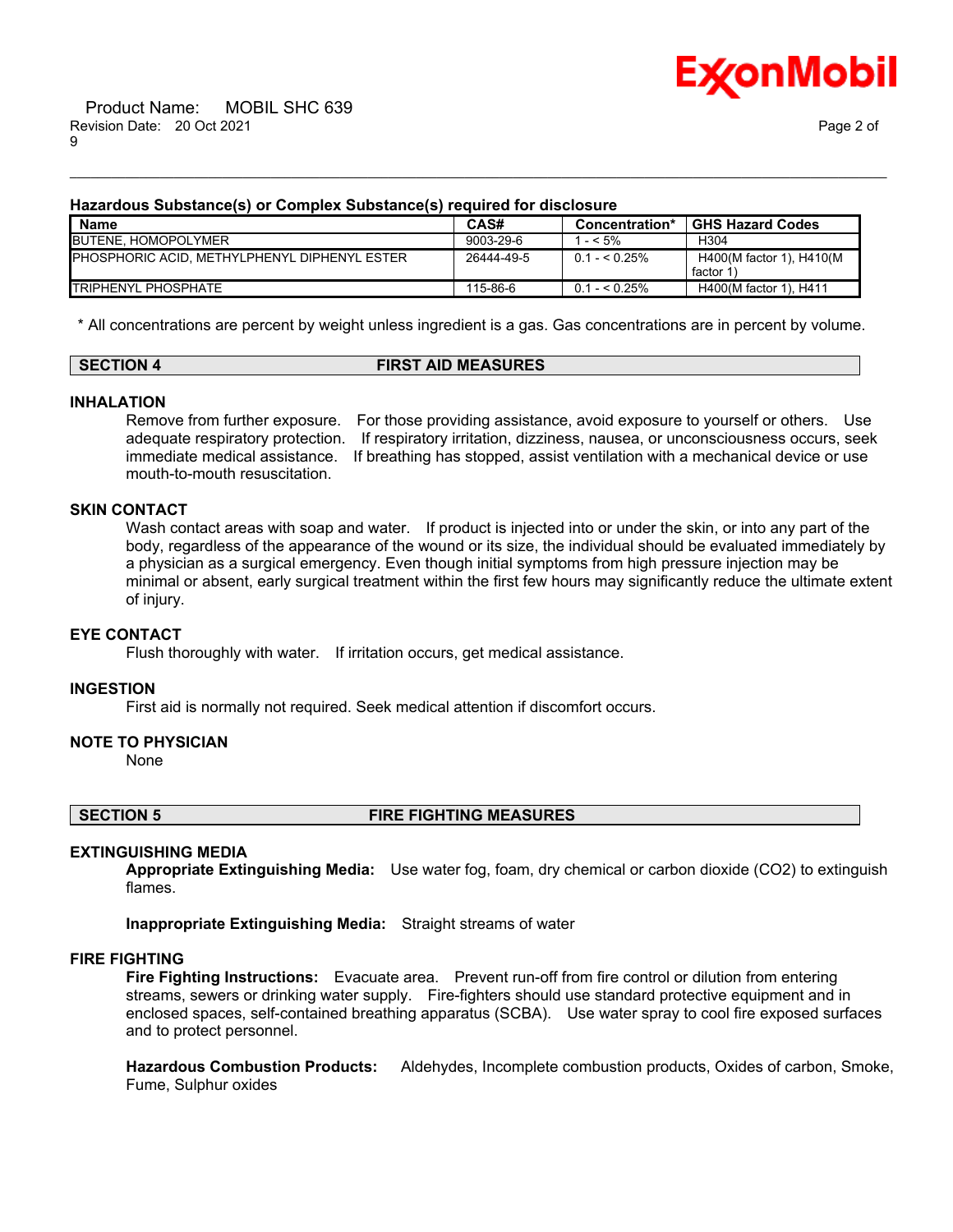

 Product Name: MOBIL SHC 639 Revision Date: 20 Oct 2021 Page 3 of 9

#### \_\_\_\_\_\_\_\_\_\_\_\_\_\_\_\_\_\_\_\_\_\_\_\_\_\_\_\_\_\_\_\_\_\_\_\_\_\_\_\_\_\_\_\_\_\_\_\_\_\_\_\_\_\_\_\_\_\_\_\_\_\_\_\_\_\_\_\_\_\_\_\_\_\_\_\_\_\_\_\_\_\_\_\_\_\_\_\_\_\_\_\_\_\_\_\_\_\_\_\_\_\_\_\_\_\_\_\_\_\_\_\_\_\_\_\_\_\_ **FLAMMABILITY PROPERTIES**

**Flash Point [Method]:** >210°C (410°F) [ASTM D-92] **Flammable Limits (Approximate volume % in air):** LEL: 0.9 UEL: 7.0 **Autoignition Temperature:** N/D

#### **SECTION 6 ACCIDENTAL RELEASE MEASURES**

#### **NOTIFICATION PROCEDURES**

In the event of a spill or accidental release, notify relevant authorities in accordance with all applicable regulations.

#### **PROTECTIVE MEASURES**

Avoid contact with spilled material. See Section 5 for fire fighting information. See the Hazard Identification Section for Significant Hazards. See Section 4 for First Aid Advice. See Section 8 for advice on the minimum requirements for personal protective equipment. Additional protective measures may be necessary, depending on the specific circumstances and/or the expert judgment of the emergency responders.

### **SPILL MANAGEMENT**

**Land Spill:** Stop leak if you can do so without risk. Recover by pumping or with suitable absorbent.

**Water Spill:** Stop leak if you can do so without risk. Confine the spill immediately with booms. Warn other shipping. Remove from the surface by skimming or with suitable absorbents. Seek the advice of a specialist before using dispersants.

Water spill and land spill recommendations are based on the most likely spill scenario for this material; however, geographic conditions, wind, temperature, (and in the case of a water spill) wave and current direction and speed may greatly influence the appropriate action to be taken. For this reason, local experts should be consulted. Note: Local regulations may prescribe or limit action to be taken.

### **ENVIRONMENTAL PRECAUTIONS**

Large Spills: Dyke far ahead of liquid spill for later recovery and disposal. Prevent entry into waterways, sewers, basements or confined areas.

#### **SECTION 7 HANDLING AND STORAGE**

#### **HANDLING**

Prevent small spills and leakage to avoid slip hazard. Material can accumulate static charges which may cause an electrical spark (ignition source). When the material is handled in bulk, an electrical spark could ignite any flammable vapors from liquids or residues that may be present (e.g., during switch-loading operations). Use proper bonding and/or earthing procedures. However, bonding and earthing may not eliminate the hazard from static accumulation. Consult local applicable standards for guidance. Additional references include American Petroleum Institute 2003 (Protection Against Ignitions Arising out of Static, Lightning and Stray Currents) or National Fire Protection Agency 77 (Recommended Practice on Static Electricity) or CENELEC CLC/TR 50404 (Electrostatics - Code of practice for the avoidance of hazards due to static electricity).

**Static Accumulator:** This material is a static accumulator.

### **STORAGE**

The type of container used to store the material may affect static accumulation and dissipation. Do not store in open or unlabelled containers.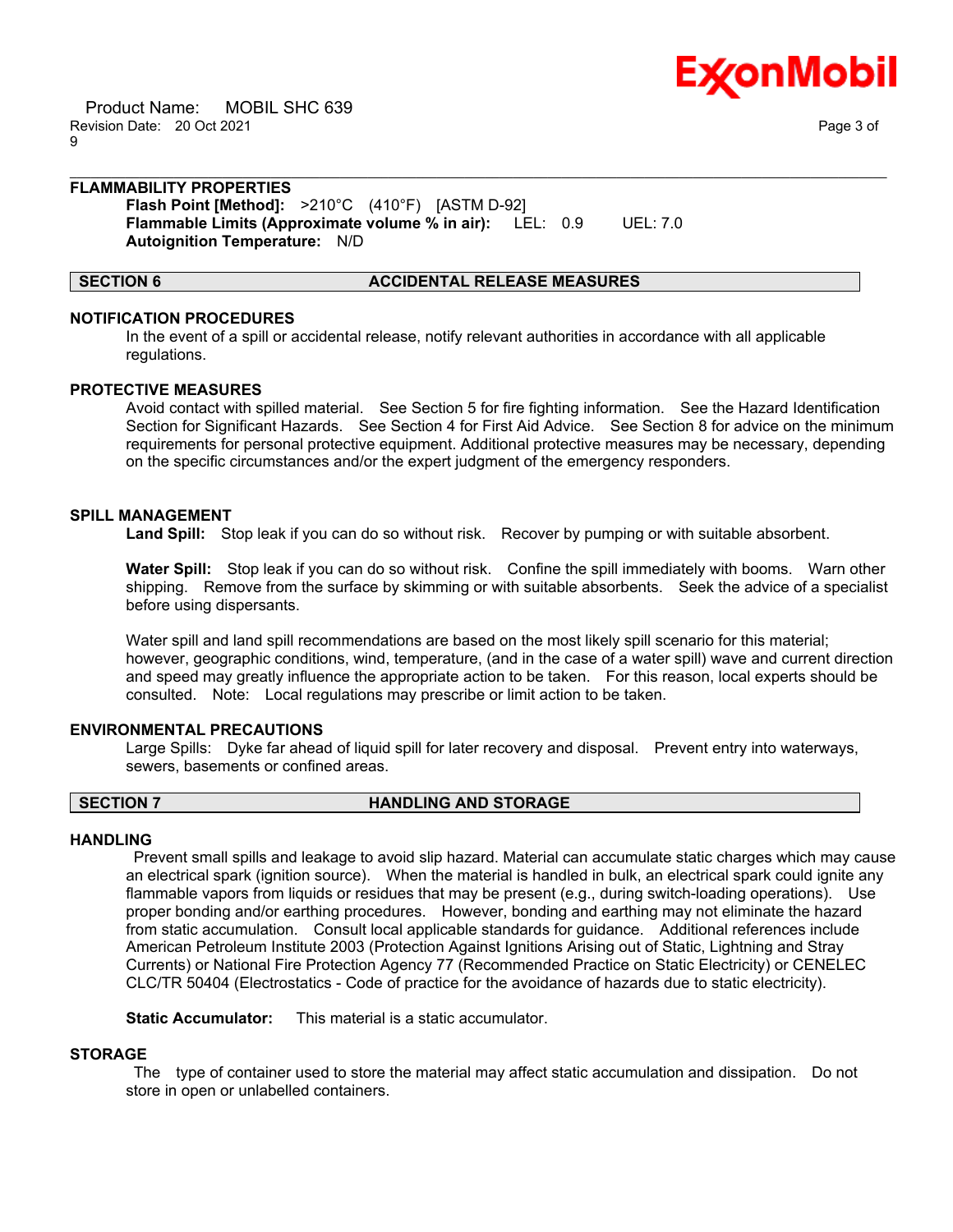

#### **SECTION 8 EXPOSURE CONTROLS / PERSONAL PROTECTION**

#### **EXPOSURE LIMIT VALUES**

| <b>Substance Name</b>   | Form | Limit/Standard |         | <b>Note</b> | <b>Source</b> | Year |
|-------------------------|------|----------------|---------|-------------|---------------|------|
| PHOSPHATE<br>TRIPHENYL. |      | TWA            | 3 ma/m3 |             | <b>ACGIH</b>  | 2020 |

**Exposure limits/standards for materials that can be formed when handling this product:** When mists/aerosols can occur the following is recommended:  $5 \text{ mg/m}^3$  - ACGIH TLV (inhalable fraction).

\_\_\_\_\_\_\_\_\_\_\_\_\_\_\_\_\_\_\_\_\_\_\_\_\_\_\_\_\_\_\_\_\_\_\_\_\_\_\_\_\_\_\_\_\_\_\_\_\_\_\_\_\_\_\_\_\_\_\_\_\_\_\_\_\_\_\_\_\_\_\_\_\_\_\_\_\_\_\_\_\_\_\_\_\_\_\_\_\_\_\_\_\_\_\_\_\_\_\_\_\_\_\_\_\_\_\_\_\_\_\_\_\_\_\_\_\_\_

NOTE: Limits/standards shown for guidance only. Follow applicable regulations. **ENGINEERING CONTROLS**

The level of protection and types of controls necessary will vary depending upon potential exposure conditions. Control measures to consider:

No special requirements under ordinary conditions of use and with adequate ventilation.

### **PERSONAL PROTECTION**

Personal protective equipment selections vary based on potential exposure conditions such as applications, handling practices, concentration and ventilation. Information on the selection of protective equipment for use with this material, as provided below, is based upon intended, normal usage.

**Respiratory Protection:** If engineering controls do not maintain airborne contaminant concentrations at a level which is adequate to protect worker health, an approved respirator may be appropriate. Respirator selection, use, and maintenance must be in accordance with regulatory requirements, if applicable. Types of respirators to be considered for this material include:

No special requirements under ordinary conditions of use and with adequate ventilation. Particulate

For high airborne concentrations, use an approved supplied-air respirator, operated in positive pressure mode. Supplied air respirators with an escape bottle may be appropriate when oxygen levels are inadequate, gas/vapour warning properties are poor, or if air purifying filter capacity/rating may be exceeded.

**Hand Protection:** Any specific glove information provided is based on published literature and glove manufacturer data. Glove suitability and breakthrough time will differ depending on the specific use conditions. Contact the glove manufacturer for specific advice on glove selection and breakthrough times for your use conditions. Inspect and replace worn or damaged gloves. The types of gloves to be considered for this material include:

No protection is ordinarily required under normal conditions of use. Nitrile,Viton

**Eye Protection:** If contact is likely, safety glasses with side shields are recommended.

**Skin and Body Protection:** Any specific clothing information provided is based on published literature or manufacturer data. The types of clothing to be considered for this material include:

No skin protection is ordinarily required under normal conditions of use. In accordance with good industrial hygiene practices, precautions should be taken to avoid skin contact.

**Specific Hygiene Measures:** Always observe good personal hygiene measures, such as washing after handling the material and before eating, drinking, and/or smoking. Routinely wash work clothing and protective equipment to remove contaminants. Discard contaminated clothing and footwear that cannot be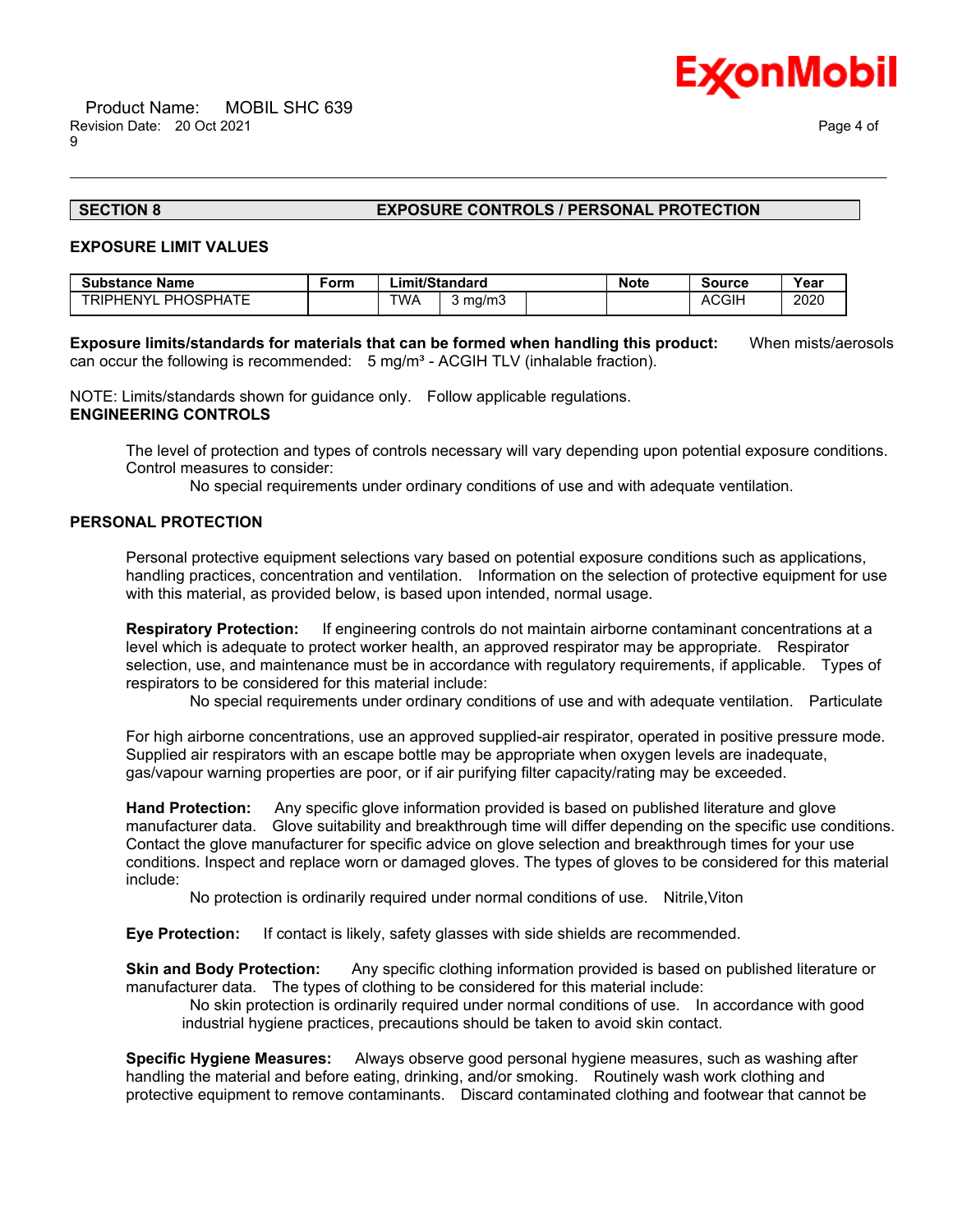

cleaned. Practice good housekeeping.

#### **ENVIRONMENTAL CONTROLS**

Comply with applicable environmental regulations limiting discharge to air, water and soil. Protect the environment by applying appropriate control measures to prevent or limit emissions.

#### **SECTION 9 PHYSICAL AND CHEMICAL PROPERTIES**

**Note: Physical and chemical properties are provided for safety, health and environmental considerations only and may not fully represent product specifications. Contact the Supplier for additional information.**

\_\_\_\_\_\_\_\_\_\_\_\_\_\_\_\_\_\_\_\_\_\_\_\_\_\_\_\_\_\_\_\_\_\_\_\_\_\_\_\_\_\_\_\_\_\_\_\_\_\_\_\_\_\_\_\_\_\_\_\_\_\_\_\_\_\_\_\_\_\_\_\_\_\_\_\_\_\_\_\_\_\_\_\_\_\_\_\_\_\_\_\_\_\_\_\_\_\_\_\_\_\_\_\_\_\_\_\_\_\_\_\_\_\_\_\_\_\_

#### **GENERAL INFORMATION Physical State:** Liquid **Colour:** Orange **Odour:** Characteristic **Odour Threshold:** N/D

# **IMPORTANT HEALTH, SAFETY, AND ENVIRONMENTAL INFORMATION**

**Relative Density (at 15 °C):** 0.869 **Flammability (Solid, Gas):** N/A **Flash Point [Method]:** >210°C (410°F) [ASTM D-92] **Flammable Limits (Approximate volume % in air):** LEL: 0.9 UEL: 7.0 **Autoignition Temperature:** N/D **Boiling Point / Range:** > 316°C (600°F) [Estimated] **Decomposition Temperature:** N/D **Vapour Density (Air = 1):** > 2 at 101 kPa [Estimated] **Vapour Pressure:** < 0.013 kPa (0.1 mm Hg) at 20 °C [Estimated] **Evaporation Rate (n-butyl acetate = 1):** N/D **pH:** N/A **Log Pow (n-Octanol/Water Partition Coefficient):** > 3.5 [Estimated] **Solubility in Water:** Negligible **Viscosity:** 1000 cSt (1000 mm2/sec) at 40ºC | 93.4 cSt (93.4 mm2/sec) at 100°C **Oxidizing Properties:** See Hazards Identification Section.

#### **OTHER INFORMATION**

**Freezing Point:** N/D **Melting Point:** N/A **Pour Point:** -27°C (-17°F) [ASTM D5950]

#### **SECTION 10 STABILITY AND REACTIVITY**

**STABILITY:** Material is stable under normal conditions.

**CONDITIONS TO AVOID:** Excessive heat. High energy sources of ignition.

**MATERIALS TO AVOID:** Strong oxidisers

**HAZARDOUS DECOMPOSITION PRODUCTS:** Material does not decompose at ambient temperatures.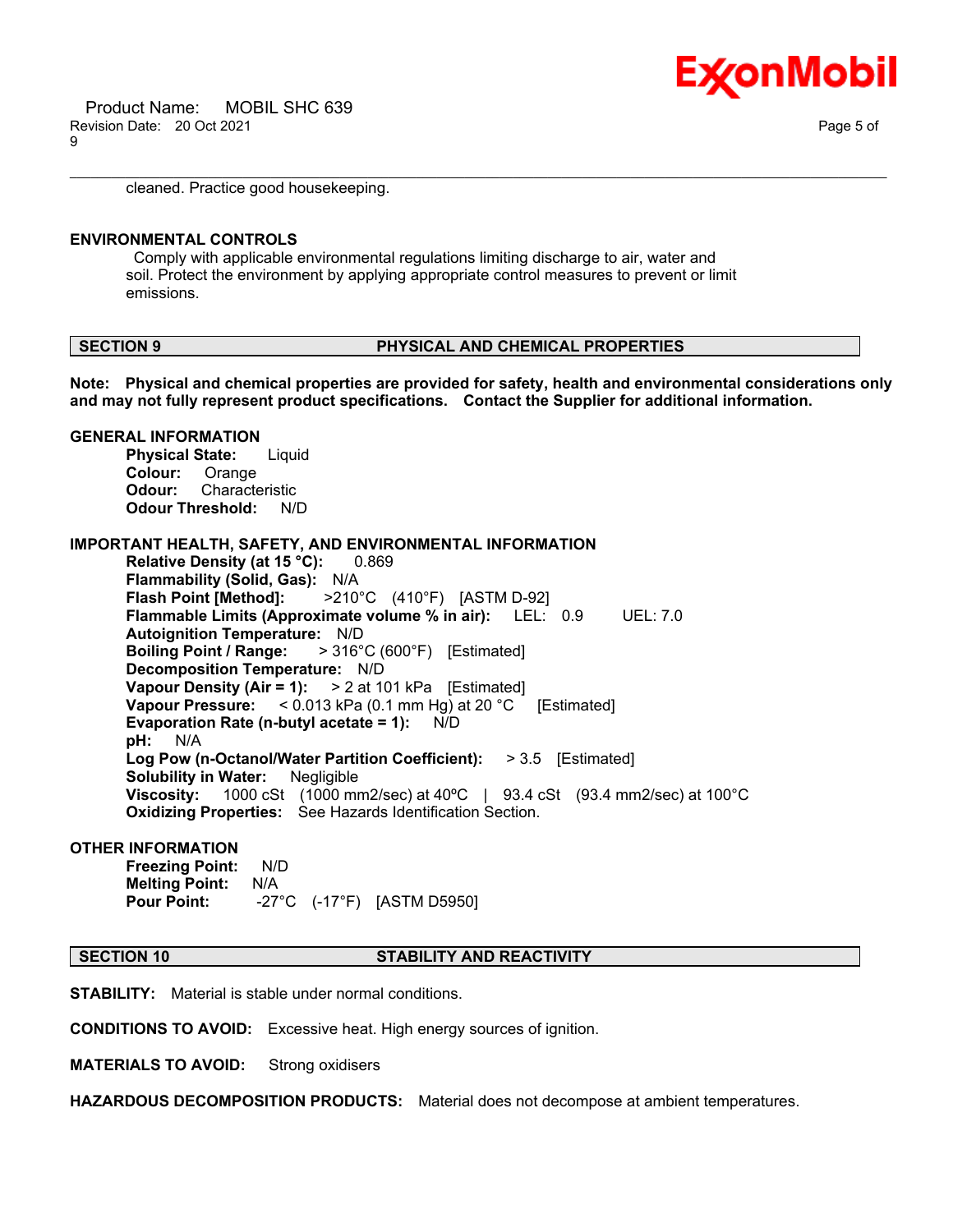

### **POSSIBILITY OF HAZARDOUS REACTIONS:** Hazardous polymerization will not occur.

#### **SECTION 11 TOXICOLOGICAL INFORMATION**

\_\_\_\_\_\_\_\_\_\_\_\_\_\_\_\_\_\_\_\_\_\_\_\_\_\_\_\_\_\_\_\_\_\_\_\_\_\_\_\_\_\_\_\_\_\_\_\_\_\_\_\_\_\_\_\_\_\_\_\_\_\_\_\_\_\_\_\_\_\_\_\_\_\_\_\_\_\_\_\_\_\_\_\_\_\_\_\_\_\_\_\_\_\_\_\_\_\_\_\_\_\_\_\_\_\_\_\_\_\_\_\_\_\_\_\_\_\_

#### **INFORMATION ON TOXICOLOGICAL EFFECTS**

| <b>Hazard Class</b>                                               | <b>Conclusion / Remarks</b>                                                                                       |  |  |
|-------------------------------------------------------------------|-------------------------------------------------------------------------------------------------------------------|--|--|
| Inhalation                                                        |                                                                                                                   |  |  |
| Acute Toxicity: No end point data for                             | Minimally Toxic. Based on assessment of the components.                                                           |  |  |
| material.                                                         |                                                                                                                   |  |  |
| Irritation: No end point data for material.                       | Negligible hazard at ambient/normal handling temperatures.                                                        |  |  |
| Ingestion                                                         |                                                                                                                   |  |  |
| Acute Toxicity: No end point data for<br>material.                | Minimally Toxic. Based on assessment of the components.                                                           |  |  |
| <b>Skin</b>                                                       |                                                                                                                   |  |  |
| Acute Toxicity: No end point data for<br>material.                | Minimally Toxic. Based on assessment of the components.                                                           |  |  |
| Skin Corrosion/Irritation: No end point data<br>for material.     | Negligible irritation to skin at ambient temperatures. Based on<br>assessment of the components.                  |  |  |
| Eye                                                               |                                                                                                                   |  |  |
| Serious Eye Damage/Irritation: No end point<br>data for material. | May cause mild, short-lasting discomfort to eyes. Based on<br>assessment of the components.                       |  |  |
| <b>Sensitisation</b>                                              |                                                                                                                   |  |  |
| Respiratory Sensitization: No end point data<br>for material.     | Not expected to be a respiratory sensitizer.                                                                      |  |  |
| Skin Sensitization: No end point data for<br>material.            | Not expected to be a skin sensitizer. Based on assessment of the<br>components.                                   |  |  |
| Aspiration: Data available.                                       | Not expected to be an aspiration hazard. Based on physico-<br>chemical properties of the material.                |  |  |
| Germ Cell Mutagenicity: No end point data<br>for material.        | Not expected to be a germ cell mutagen. Based on assessment of<br>the components.                                 |  |  |
| Carcinogenicity: No end point data for<br>material.               | Not expected to cause cancer. Based on assessment of the<br>components.                                           |  |  |
| Reproductive Toxicity: No end point data<br>for material.         | Not expected to be a reproductive toxicant. Based on assessment<br>of the components.                             |  |  |
| Lactation: No end point data for material.                        | Not expected to cause harm to breast-fed children.                                                                |  |  |
| <b>Specific Target Organ Toxicity (STOT)</b>                      |                                                                                                                   |  |  |
| Single Exposure: No end point data for<br>material.               | Not expected to cause organ damage from a single exposure.                                                        |  |  |
| Repeated Exposure: No end point data for<br>lmaterial.            | Not expected to cause organ damage from prolonged or repeated<br>exposure. Based on assessment of the components. |  |  |

### **OTHER INFORMATION**

#### **Contains:**

Synthetic base oils: Not expected to cause significant health effects under conditions of normal use, based on laboratory studies with the same or similar materials. Not mutagenic or genotoxic. Not sensitising in test animals and humans.

#### **IARC Classification:**

**The following ingredients are cited on the lists below:** None.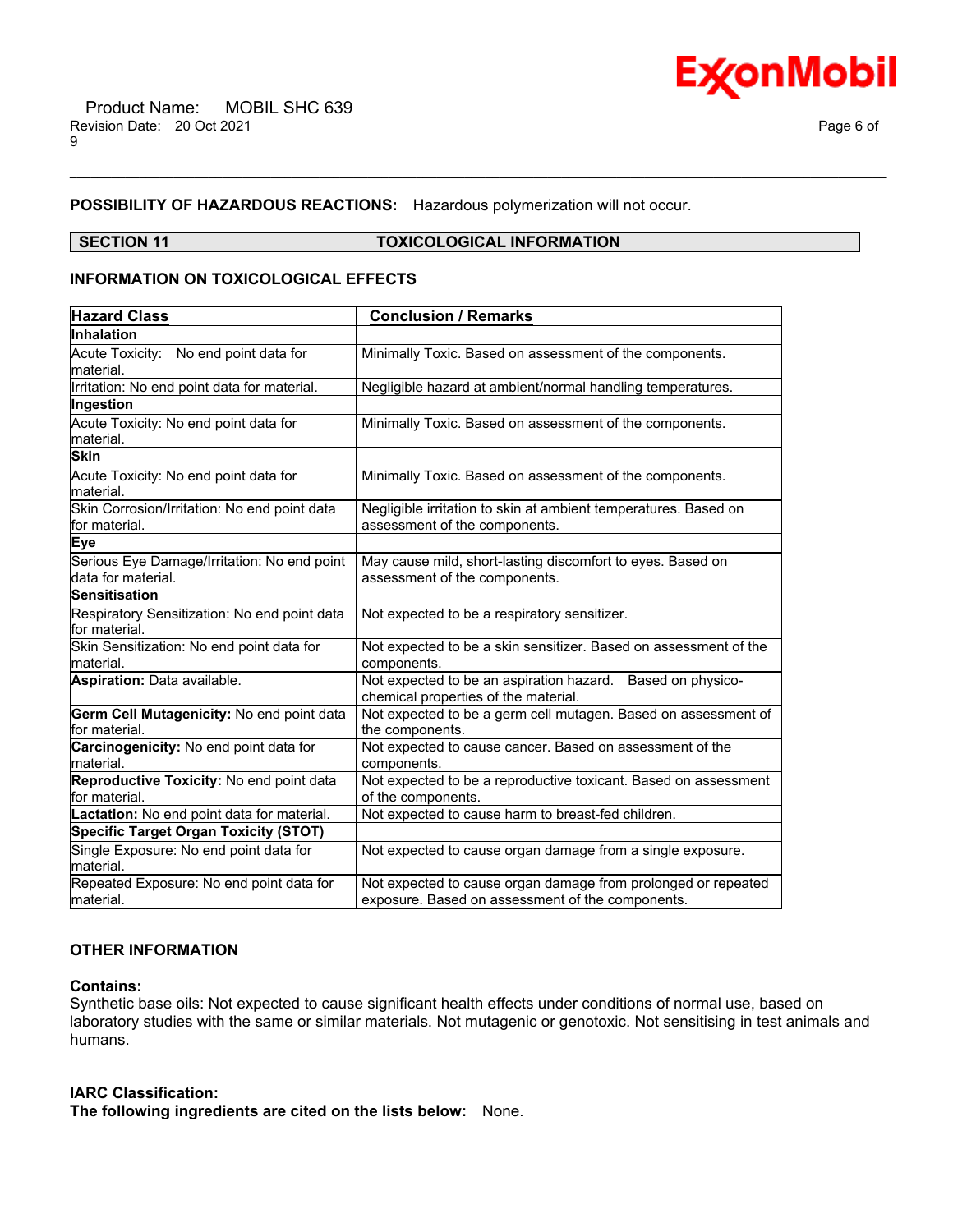

 Product Name: MOBIL SHC 639 Revision Date: 20 Oct 2021 Page 7 of 9

### --REGULATORY LISTS SEARCHED--  $1 = IARC 1$   $2 = IARC 2A$   $3 = IARC 2B$

\_\_\_\_\_\_\_\_\_\_\_\_\_\_\_\_\_\_\_\_\_\_\_\_\_\_\_\_\_\_\_\_\_\_\_\_\_\_\_\_\_\_\_\_\_\_\_\_\_\_\_\_\_\_\_\_\_\_\_\_\_\_\_\_\_\_\_\_\_\_\_\_\_\_\_\_\_\_\_\_\_\_\_\_\_\_\_\_\_\_\_\_\_\_\_\_\_\_\_\_\_\_\_\_\_\_\_\_\_\_\_\_\_\_\_\_\_\_

## **SECTION 12 ECOLOGICAL INFORMATION**

The information given is based on data for the material, components of the material, or for similar materials, through the application of bridging principals.

#### **ECOTOXICITY**

 Material -- Not expected to be harmful to aquatic organisms. Material -- Not expected to demonstrate chronic toxicity to aquatic organisms

#### **MOBILITY**

 Base oil component -- Low solubility and floats and is expected to migrate from water to the land. Expected to partition to sediment and wastewater solids.

### **ECOLOGICAL DATA**

#### **Ecotoxicity**

| <b>Test</b>                       | <b>Duration</b> | <b>Organism Type</b>   | <b>Test Results</b>                        |
|-----------------------------------|-----------------|------------------------|--------------------------------------------|
| Aquatic - Acute Toxicity          | 96 hour(s)      | Oncorhynchus<br>mvkiss | LL50 1003 mg/l: data for similar materials |
| <b>Aquatic - Chronic Toxicity</b> | $21$ dav(s)     | Daphnia magna          | NOELR 1 mg/l: data for similar materials   |

# **SECTION 13 DISPOSAL CONSIDERATIONS**

Disposal recommendations based on material as supplied. Disposal must be in accordance with current applicable laws and regulations, and material characteristics at time of disposal.

#### **DISPOSAL RECOMMENDATIONS**

Product is suitable for burning in an enclosed controlled burner for fuel value or disposal by supervised incineration at very high temperatures to prevent formation of undesirable combustion products. Protect the environment. Dispose of used oil at designated sites. Minimize skin contact. Do not mix used oils with solvents, brake fluids or coolants.

**Empty Container Warning** Empty Container Warning (where applicable): Empty containers may contain residue and can be dangerous. Do not attempt to refill or clean containers without proper instructions. Empty drums should be completely drained and safely stored until appropriately reconditioned or disposed. Empty containers should be taken for recycling, recovery, or disposal through suitably qualified or licensed contractor and in accordance with governmental regulations. DO NOT PRESSURISE, CUT, WELD, BRAZE, SOLDER, DRILL, GRIND, OR EXPOSE SUCH CONTAINERS TO HEAT, FLAME, SPARKS, STATIC ELECTRICITY, OR OTHER SOURCES OF IGNITION. THEY MAY EXPLODE AND CAUSE INJURY OR DEATH.

**SECTION 14 TRANSPORT INFORMATION**

**LAND** : Not Regulated for Land Transport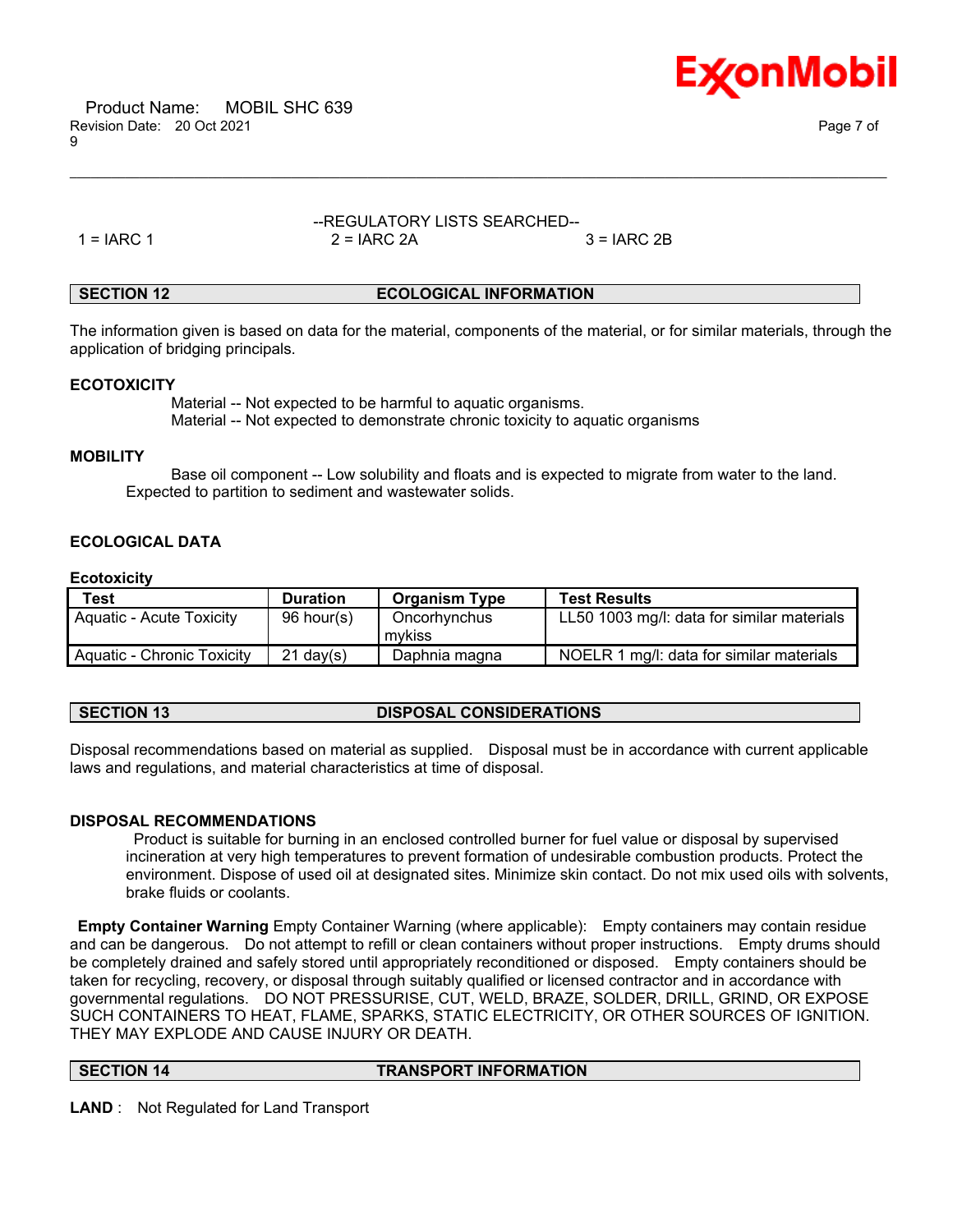

# **SEA (IMDG):** Not Regulated for Sea Transport according to IMDG-Code

**Marine Pollutant:** No

**AIR (IATA):** Not Regulated for Air Transport

#### **SECTION 15 REGULATORY INFORMATION**

\_\_\_\_\_\_\_\_\_\_\_\_\_\_\_\_\_\_\_\_\_\_\_\_\_\_\_\_\_\_\_\_\_\_\_\_\_\_\_\_\_\_\_\_\_\_\_\_\_\_\_\_\_\_\_\_\_\_\_\_\_\_\_\_\_\_\_\_\_\_\_\_\_\_\_\_\_\_\_\_\_\_\_\_\_\_\_\_\_\_\_\_\_\_\_\_\_\_\_\_\_\_\_\_\_\_\_\_\_\_\_\_\_\_\_\_\_\_

This material is not considered hazardous according to the Classification of Chemicals based on Globally Harmonized System of Classification and Labelling of Chemicals (GHS).

#### **REGULATORY STATUS AND APPLICABLE LAWS AND REGULATIONS**

**Listed or exempt from listing/notification on the following chemical inventories :** AIIC, DSL, ENCS, IECSC, ISHL, KECI, PICCS, TCSI, TSCA

### **SECTION 16 OTHER INFORMATION**

#### **N/D = Not determined, N/A = Not applicable**

**KEY TO THE H-CODES CONTAINED IN SECTION 3 OF THIS DOCUMENT (for information only):**

H304: May be fatal if swallowed and enters airways; Aspiration, Cat 1

H400: Very toxic to aquatic life; Acute Env Tox, Cat 1

H410: Very toxic to aquatic life with long lasting effects; Chronic Env Tox, Cat 1

H411: Toxic to aquatic life with long lasting effects; Chronic Env Tox, Cat 2

# **THIS SAFETY DATA SHEET CONTAINS THE FOLLOWING REVISIONS:**

Composition: Component Table information was modified.

Section 01: Product Intended Use information was modified.

Section 08: Exposure Limits Table information was modified.

Section 09: Viscosity information was modified.

Section 15: National Chemical Inventory Listing information was modified.

Section 16: HCode Key information was modified.

----------------------------------------------------------------------------------------------------------------------------------------------------- The information and recommendations contained herein are, to the best of ExxonMobil's knowledge and belief, accurate and reliable as of the date issued. You can contact ExxonMobil to insure that this document is the most current available from ExxonMobil. The information and recommendations are offered for the user's consideration and examination. It is the user's responsibility to satisfy itself that the product is suitable for the intended use. If buyer repackages this product, it is the user's responsibility to insure proper health, safety and other necessary information is included with and/or on the container. Appropriate warnings and safe-handling procedures should be provided to handlers and users. Alteration of this document is strictly prohibited. Except to the extent required by law, republication or retransmission of this document, in whole or in part, is not permitted. The term, "ExxonMobil" is used for convenience, and may include any one or more of ExxonMobil Chemical Company, Exxon Mobil Corporation, or any affiliates in which they directly or indirectly hold any interest.

-----------------------------------------------------------------------------------------------------------------------------------------------------